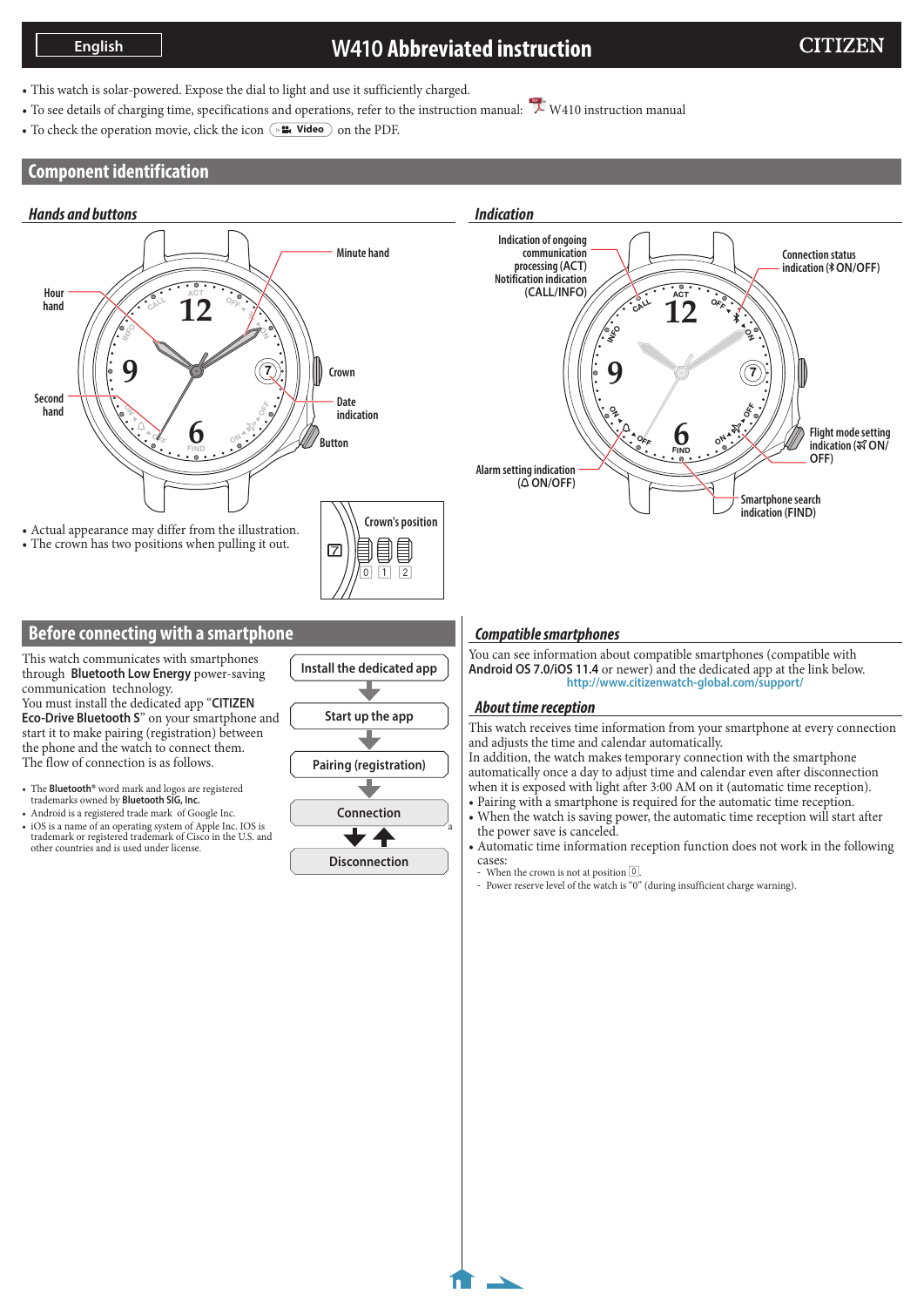## **Pairing (registering) the smartphone**

Execute pairing at first when connecting the watch and your smartphone. • Use [Pairing] on the [**Setting**] screen when executing pairing for the second time and after.

### *Before pairing*

- • Unique pairing information is saved on the watch and smartphone as pairing is executed.
- • When you execute pairing anew on a watch which has pairing information, the existing information is removed and new one is saved.

#### *Executing pairing*

• For pairing, you have to operate both the watch and the smartphone.

#### **Operation on the smartphone**

**1. Download the dedicated app "CITIZEN Eco-Drive Bluetooth S" at an app site and install it.**

#### **2. Start the dedicated app.**

- Keep the app screen displayed until pairing is finished.
- • Agree when a dialog appears to request your permission to use **Bluetooth** connection. For other requests for permission, follow instructions on your smartphone.

#### **3. Tap [Connect with your watch] and tap [OK].**

The pairing screen is displayed.

#### **Operation of the watch**

- **4. Confirm that the position of the crown is 0 and the second hand is moving every second.**
	- • Press and hold the button for 1 second when the second hand is not moving.

#### **5. Press and hold the button for 4 seconds or more.**

• The second hand points "ACT" (0-second position), swings left and right and points "**ACT**" again. Release the button after the second pointing to "**ACT**" of the hand.

Pairing starts.

#### **Smartphone**

"**Connected**" appears as pairing is finished.

• It may take about 20 - 30 seconds to finish pairing.

#### **When pairing finished successfully**

The second hand of the watch points " $\text{\textdegree{}}$  ON" (10-second position) of the connection status indication temporarily and returns to normal movement.



**NO** position) of the connection status indication. You must try pairing again when the second hand points "\* OFF" (5-second

**<sup>F</sup><sup>F</sup> <sup>O</sup>** indication before you try pairing again. • Press and hold the button of the watch for 1 second to cancel the "**\* OFF**"

# **Connecting/disconnecting the smartphone**

*Checking connection status*

**[Video](https://citizen.jp/support/movie/w410/video_01.html)**

 $3.22$ 

- **1. Push the crown in to position** 0**.**
- **2. Press and release the button.**

The second hand indicates the current connection status (\*ON/OFF).



- **NO O**Press the button to return the second hand to normal indication immediately.
- **<sup>F</sup>IN<sup>D</sup> <sup>O</sup><sup>N</sup>** • The watch keeps correct time and calendar even while the second hand indicates connection status.

#### **Connection status indication**

The second hand automatically indicates connection status (**\* ON/OFF**) as the connection status between the watch and the smartphone changes.

#### *Disconnecting*

Cancel indication of the second hand before operation when it points "**CALL**" (55-second position) or "**INFO**" (50-second position) of the notification indication.

# **1. Push the crown in to position** 0 **while the watch is connected.**

### **2. Press and hold the button for 2 seconds.**

• Release the button when the second hand points "**ACT**" (0-second position) after pointing "\* ON" (10-second position).

The connection is closed and the second hand points "\* OFF" (5-second position) of the connection status indication.



#### *Connecting*

 $\leftarrow$  fr  $\rightarrow$ 

**Follow the steps below to connect the watch to a disconnected smartphone again. <sup>F</sup><sup>F</sup> <sup>O</sup> <sup>F</sup>IN<sup>D</sup> <sup>O</sup><sup>N</sup>** • The watch cannot be connected with a smartphone without pairing.

**1. Push the crown in to position** 0 **while the watch is disconnected.**

### **2. Press and hold the button for 2 seconds.**

• Release the button when the second hand points "**ACT**" (0-second position) after pointing "\* OFF" (5-second position). The watch is connected with the smartphone and the second hand points "\* **ON**" (10-second position) of the connection status indication.



**W410 Abbreviated instruction**

**PE** [Video](https://citizen.jp/support/movie/w410/video_02.html)

**[Video](https://citizen.jp/support/movie/w410/video_03.html)**

**PM** [Video](https://citizen.jp/support/movie/w410/video_04.html)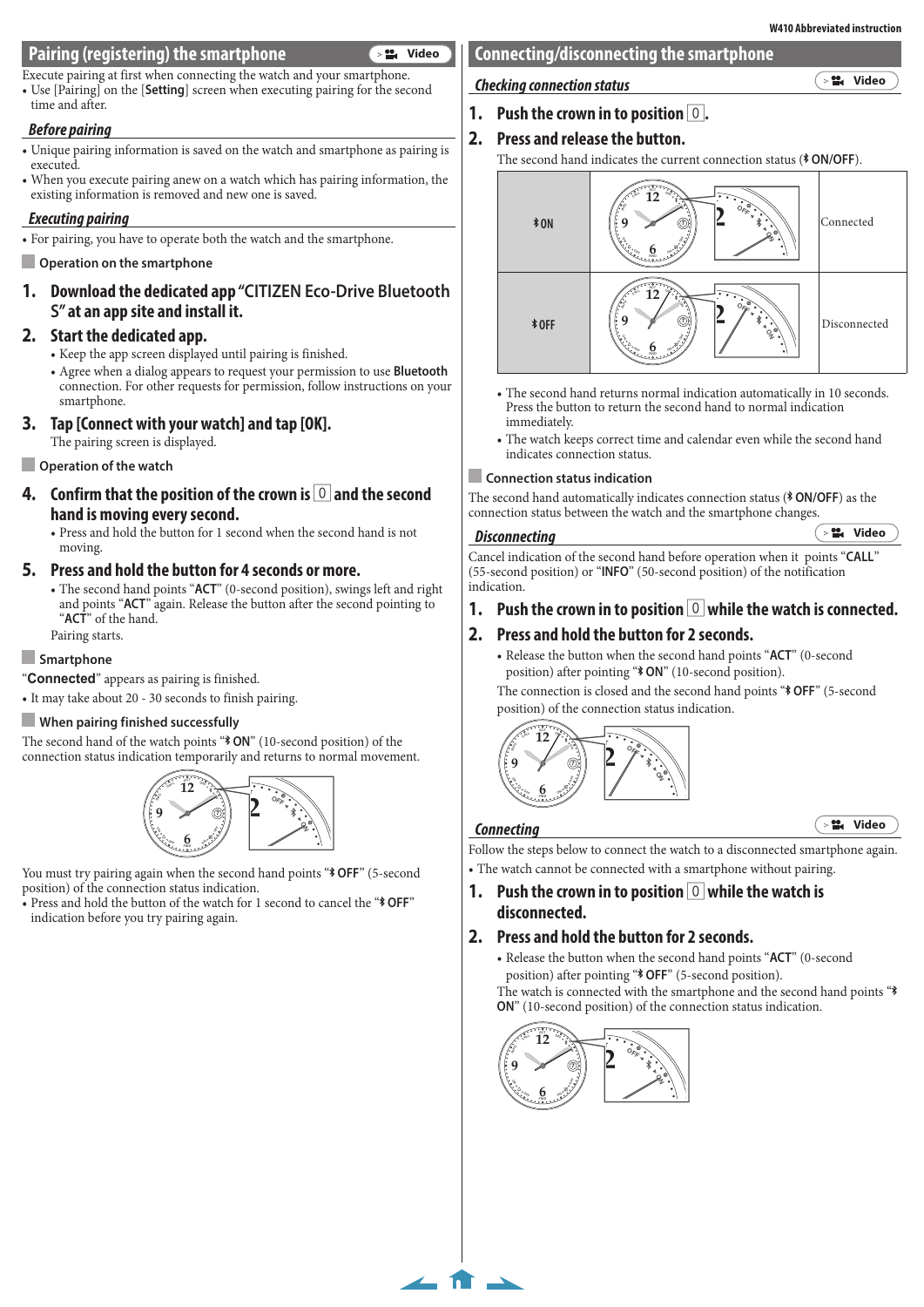# **Notification indication on the watch**

The second hand points the notification indication corresponding to the type of received notification.

| Notification indication by the second hand |                                |                                                                                                 |
|--------------------------------------------|--------------------------------|-------------------------------------------------------------------------------------------------|
| Indication                                 | <b>Second hand</b><br>position | <b>Notification type</b>                                                                        |
| CALL                                       | 55 seconds                     | Incoming call<br>notification                                                                   |
| <b>INFO</b>                                | 50 seconds                     | Various info<br>notification                                                                    |
| *ОFF                                       | 5 seconds                      | Disconnection<br>notification (LINK<br>LOSS)<br>(doubled as<br>connection status<br>indication) |
| ACT                                        | 0 seconds                      | Receiving<br>time info or<br>connecting<br>(Activation)                                         |



- • Notification with the second hand is indicated only when the crown is in position  $\boxed{0}$ . When the watch receives notification when it cannot be indicated, notification indication is postponed until it can be indicated.
- When the watch receives a new notification while it indicates a notification, the old one is canceled and the new one is indicated.
- The watch keeps correct time and calendar even while the second hand indicates a notification.

#### **Notification sound**

You can control tone, volume and emitting times of notification sound on the [**Notification**] (notification) screen of the dedicated app.

- Notification sound is emitted even when the second hand cannot indicate notification.
- • Notification sound is emitted again when a postponed notification is indicated by the second hand.
- • Notification sound can previously be checked when setting it. For details, see the instruction manual.

#### **Notification reception area**

Connectable distance between the watch and the smartphone is up to about 10 m (33 feet). Connectable range may be shorter due to obstacles such as walls. Do not block the watch with your body such as your arm.

#### *Canceling the notification indication*

The second hand does not return to normal movement without operation for canceling notification when it indicates following notifications: "**CALL**", "**INFO**" and "\* OFF" (disconnection notification, LINK LOSS).

Previous canceling of notification indication may be required for some operation. • Canceled notification cannot be shown again.

#### **1. Press and hold the button for 1 second while notification is indicated.**

The notification indication is canceled and the second hand returns to normal movement.

• Changing the position of the crown also cancels the notification indication.

#### **Turning the watch into the flight mode [Video](https://citizen.jp/support/movie/w410/video_05.html)**

You can deactivate the function to connect with a smartphone when required such as in a plane or a hospital.

- **1. Pull the crown out to position** 1**.** The second hand indicates the alarm setting  $(\triangle ON/OFF)$ .
- **2. Rotate the crown to make the second hand point the flight mode setting ( ON/OFF).**



• Each time you rotate the crown, the second hand moves as follows: Alarm setting( **ON/OFF**) → **ACT** → **flight mode setting** ( **ON/OFF**) → (back to the top).

# **3.** Press the button to switch on/off of the flight mode setting.

• Each time you press the button, on/off of the setting changes alternately.



#### **4. Push the crown in to position** 0 **to finish the procedure.** The watch returns to normal indication.

#### **After turning on the flight mode setting**

Connection to the smartphone is closed and the watch cannot connect with it. • The second hand points " $\mathcal{R}$  ON" (25-second position) and returns to normal movement when you try to connect them.

• Automatic time reception also becomes unavailable.

#### **After turning off the flight mode setting**

 $\leftarrow$  fr  $\rightarrow$ 

The connection function of the watch becomes available as the flight mode setting is turned off.

Execute connection operation when you want to connect it with the smartphone. • Check the time and calendar of the watch and adjust them if required.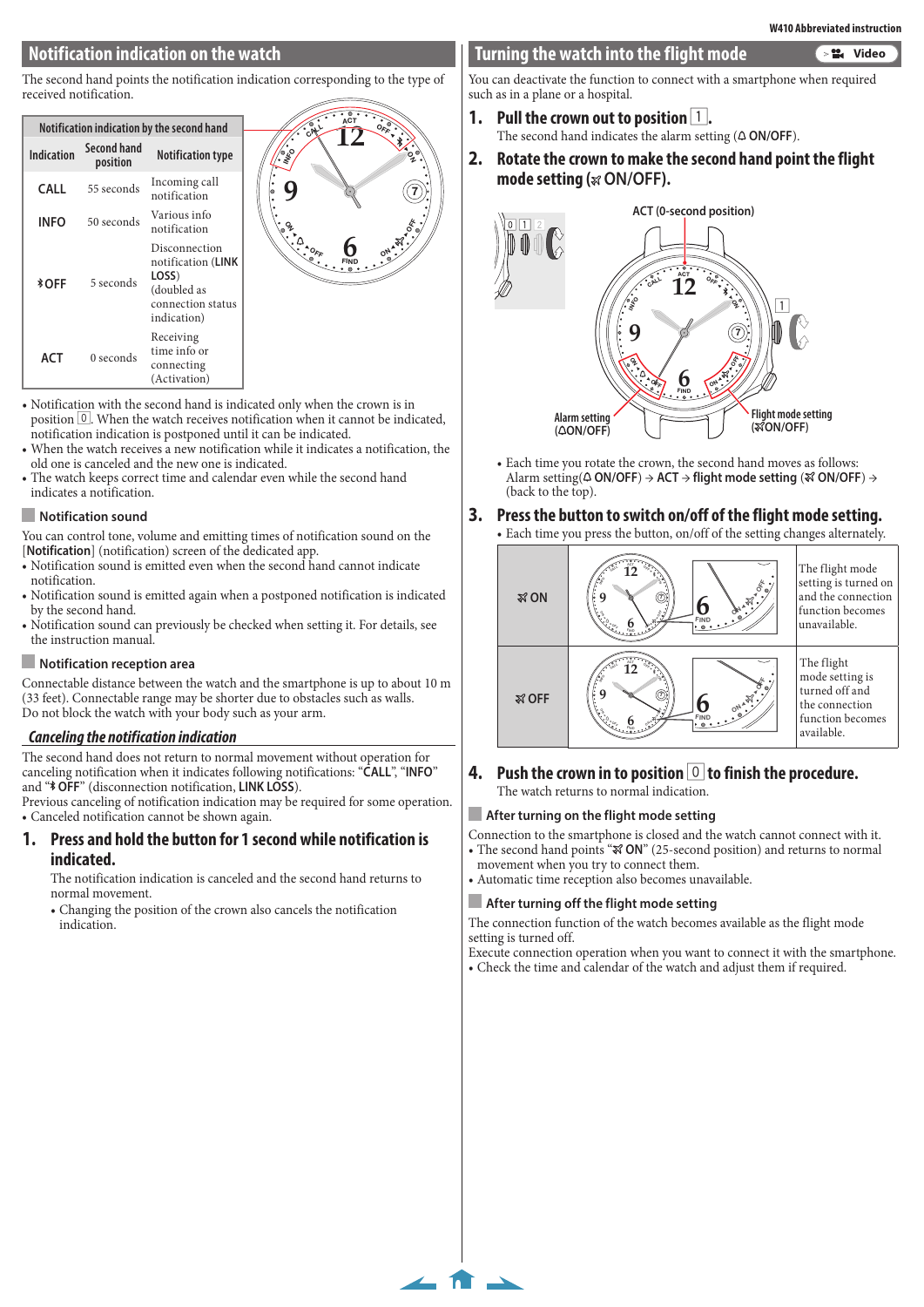# **Adjusting the time and calendar manually**

**1.** Pull the crown out to position 1. The second hand indicates the alarm setting  $(4 ON/OFF)$ .

# **2. Rotate the crown to make the second hand point "ACT" (0-second position).**

• Each time you rotate the crown, the second hand moves as follows: **Alarm setting** ( **ON/OFF**) → **ACT** → **flight mode setting** ( $\mathcal{R}$  ON/OFF)  $\rightarrow$  (back to the top).

# **3. Press and hold the button for 2 seconds or more.**

• Release the button after the second hand swings left and right and points "**ACT**" (0-second position).

# **4. Press the button to change the target to correct.**

- Each time you press button, the target changes as follows. **Minute**  $\rightarrow$  **hour/date**  $\rightarrow$  **year/month**  $\rightarrow$  (back to the top)
- The hands and indications slightly move when selected to show they become adjustable.

# **5. Rotate the crown to adjust the hand/indication.**

- Minute/second hands and hour hand/date indication synchronously move respectively.
- • Change of date indication shows it just became AM. Take care the time set is AM or PM.
- • When you rotate the crown quickly a few times, the hands and date indication will move continuously. To stop the rapid movement, rotate the crown in either direction.

"Month" corresponds to one of the 12 zones shown in the figure below. Each number means month.

The year corresponds to the years since leap year and is indicated with the position of the second hand.





 $\leftarrow$  fr  $\rightarrow$ 

- **6. Repeat steps 4 and 5.**
- **7. Push the crown in to position** 0 **in accordance with a reliable time source.**

# **Checking the reference position**

- **1.** Pull the crown out to position  $\boxed{1}$ . The second hand indicates the alarm setting  $(\triangle ON/OFF)$ .
- **2. Rotate the crown to make the second hand point the flight mode setting ( ON/OFF).**

• Each time you rotate the crown, the second hand moves as follows: **Alarm setting** ( **ON/OFF**) → **ACT** → **flight mode setting** ( $\mathcal{R}$  ON/OFF)  $\rightarrow$  (back to the top).

# **3. Press and hold the button for 5 seconds.**

The hands and indication start to move to the current reference positions stored in memory.

**INFO**

 $\frac{1}{2}$ 

**CAL<sup>L</sup>**

**<sup>F</sup><sup>F</sup> <sup>O</sup>**

**12**

**<sup>O</sup>F<sup>F</sup>**

**<sup>N</sup>O**

**ACT**

**9 <sup>31</sup>**

**1**

**FFO**

**31 1**

**ON**

**6**

**FIND**

• Release the button as the second hand start to move.

#### **4. Checking the reference position**

Correct reference positions:

- • **Hour, minute and second hands:**
- **0 hour 00 minute 0 second**
- • **Date indication: midway between "31" and "1"**

When the current reference position is different from the correct one, proceed to step 4 of "Correcting the reference position".

**5.** Push the crown in to position **0** to finish the procedure.